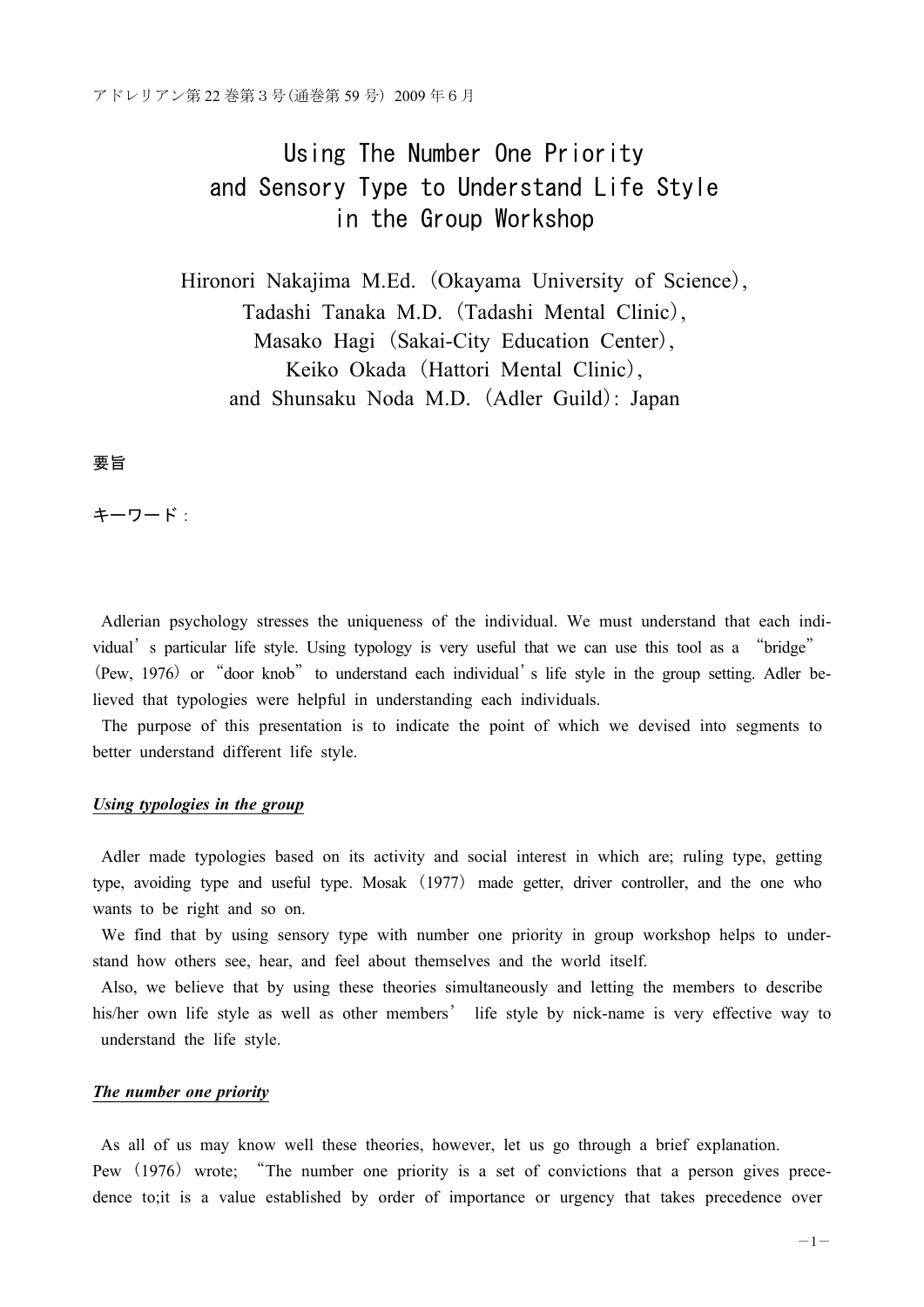other values."

Dewey (1978) wrote; "The number one priority is one aspect of life style." and they are answers to the questions, "What is most important in my quest for belonging? and what must I most urgently avoid?"

The four priorities are divided into these categories: Comfort, Pleasing, Control, and Superiority. Now that we use new categorization by taking into account the variables of Problem Solution vs. Human Relation Maintenance, Passive Movement vs. Active Movement.

#### *The articles related to number one priority (1)*

Following are showing how the Number One Priority is implemented in the field of therapy and research.

- (1) Appling number one priorities to understand family dynamics, the pattern of transactions, and their purpose. (Dinkmeyer & Carlson, 1983)
- (2) Using priorities for financial counseling. (Poduska, B., 1985)
- (3) Using priorities in Training in Marriage Enrichment (TIME). ( Dinkmeyer & Carlson, 1985)
- (4) Investigated the role personality priorities play in forming a marriage. (Evans T., & Bozarth J., 1986)
- (5) Using priorities as indicators of marital adjustment. (Main & Oliver, 1988)
- (6) To explore the relationship between personality priorities and wellness orientation. (Britzman & Main, 1990, 1992)
- (7) Research on personality priority pairings in marriage and marriage counseling. (Holden, J., 1991)
- (8) Using personality priorities as avenues for understanding couples. (Bitter J., 1993)
- (9) Research on relationships between personality priorities and affect, depression, self-efficacy, and fear of intimacy. (Kottman T. and Ashby J., 2000)
- (10) Using personality priorities in marriage education. (Dinkmeyer D., 2007)

We found the sources from The Journal of Individual Psychology. This theory is effective especially for marriage, couples and group counseling.

# *Example to understand priority*

This is about one fictive example to better understand what is "Priority". We inquired to several certified Adlerian Psychotherapists. All of them said it was difficult to say if not asking more of Mr.A's feeling. Although, all of them said that he may be a pleasing type.

"At the conference, Mr.A did a presentation of a project to his colleagues. Then, Mr.B said to Mr.A, "The project must reconsider based on my plan." Mr. A was upset about his comments.After the conference, Mr. C told Mr. A that "You don't need to reconsider your plan. Because you know the project more than Mr.B." Mr.A was confused. Mr.A, then, asked his friend, Mr.D "What I should do?" Mr.D told him "Just do what you want to do." So Mr. A changed his plan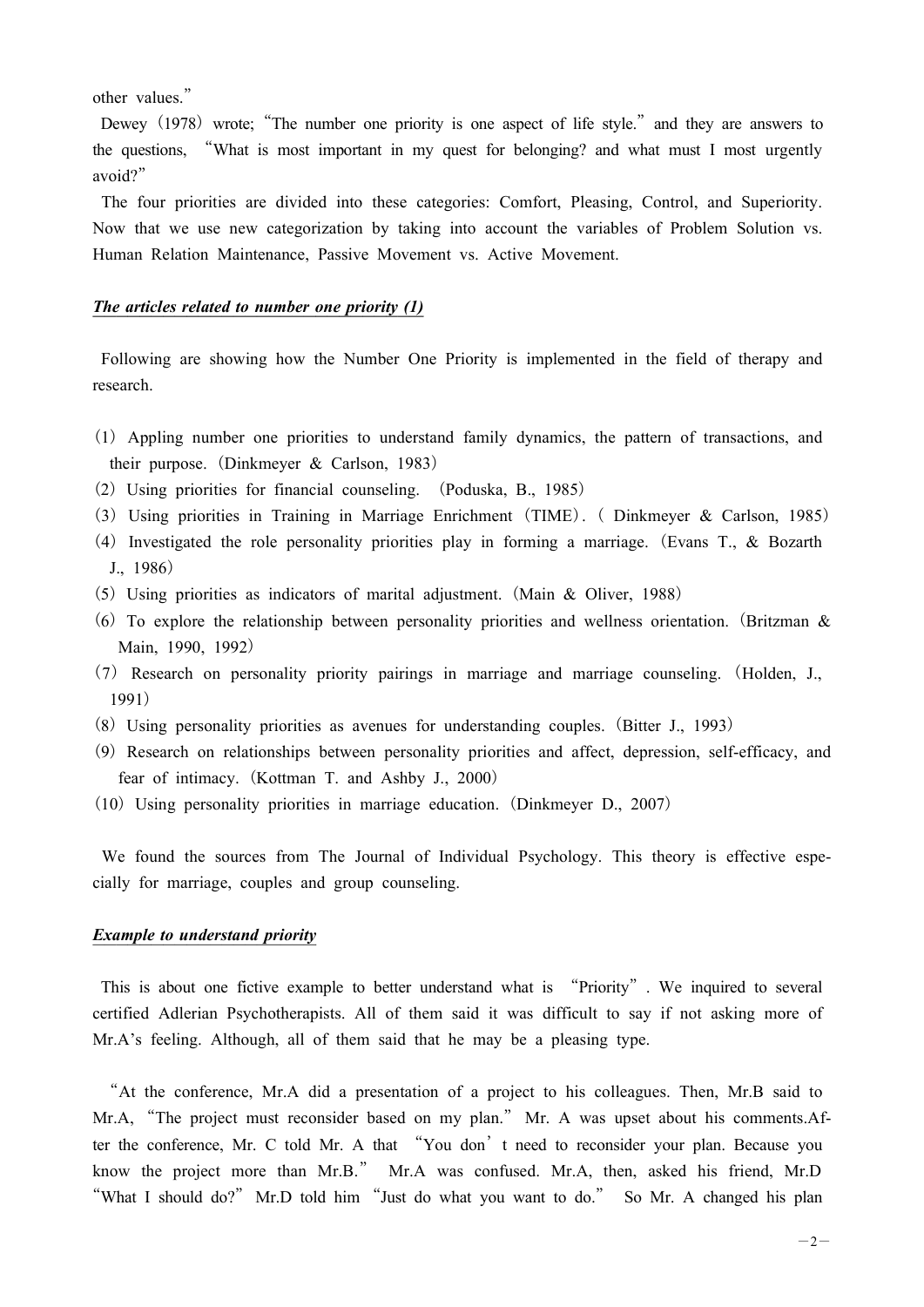|             | Tries to:                            | Assets:                                               | Reaction of others:                   |
|-------------|--------------------------------------|-------------------------------------------------------|---------------------------------------|
| Comfort     | Seek his comfort                     | Easy-going, few<br>demands, and peace<br>maker        | Feel peace or<br>Annoyance            |
| Pleasing    | To please others                     | Friendly, considerate,<br>and Non-aggressive          | Feel pleased or<br>Exasperation       |
| Control     | Control oneself or<br>control others | Leadership potential,<br>organized, and<br>productive | Reliable or<br>Feel challenged        |
| Superiority | Want to be better<br>than others     | Knowledgeable,<br>precise, and idealistic             | Respect or feelings of<br>inferiority |
|             |                                      |                                                       |                                       |
|             | Price that one pays:                 | Tries to avoid:                                       | Feelings they often<br>experience:    |
| Comfort     | Reduced productivity                 | <b>Stress</b>                                         | Tiresome                              |
| Pleasing    | Reduction in<br>orientation          | Rejection                                             | Anxiety                               |
| Control     | Social distance                      | The unexpected                                        | Anger                                 |

as Mr. B told him at the conference. Still, Mr. A was concerned about how Mr. C would feel his decision."

Following figures are showing the characteristics of number one priorities. We modified Dewey's chart.

# *Categorization of Number one Priority (1) (Noda, 1994)*

This figure is showing Noda's categorization taking into account the variables of Problem solution vs. Human relation maintenance, Passive movement vs. Active movement.

|         |          | Problem solution<br>(Task achievement-oriented)      |        |
|---------|----------|------------------------------------------------------|--------|
|         | Comfort  | Superiority                                          |        |
| Passive | Pleasing | Control                                              | Active |
|         |          | Human relations<br>(Personal relationships-oriented) |        |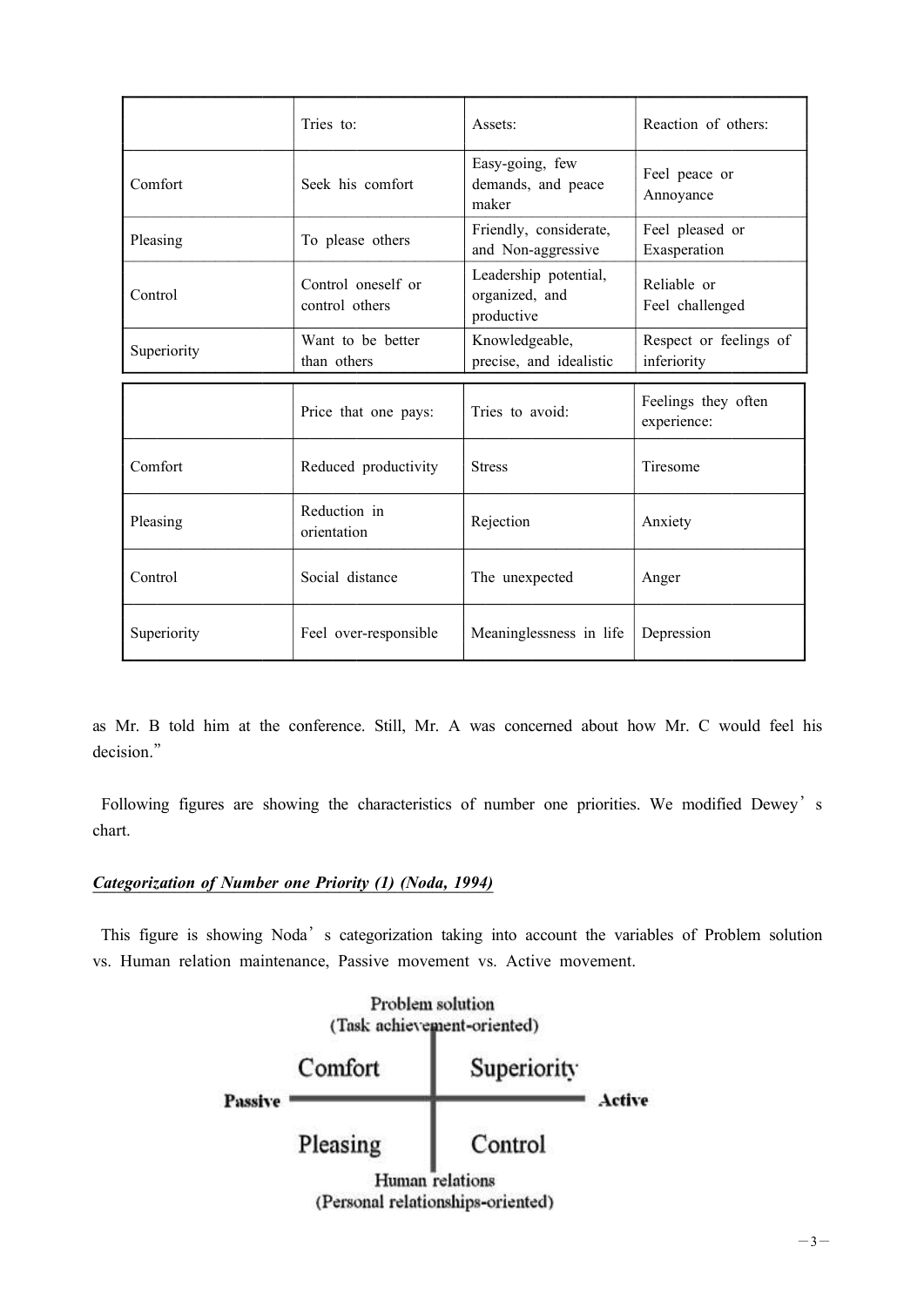

We use this categorization because members of the group can image the difference of each priority.

For example, in Japan people often think that their priority is Superiority because they work very hard. We ask why you want to work hard.If the member said "I want to be more knowledgeable." then his/her priority may be superiority. But if he/she said "I want to meet other's expectation." then his/her priority may be a pleasing type.

## *Categorization of Number one Priority (2) (Yamamoto, 2008)*

This figure is useful for members of the group to understand that we must think contributive side of the priority.

#### *The sensory type theory*

The Sensory Type Theory states that we have dominant sensory type when we recognize the environmental events. Adler himself didn't systematize the Sensory Types typology. Although he often used these types in his case studies.

There are three sensory types; Auditory type - especially sensitive to story and listening. Visual type- especially sensitive to image and perspective. Sensory-motor type - especially sensitive to kinesthetic sense and emotion.

Comparing the Number One Priority and the Sensory Type theory, we find fewer articles about sensory type theory. The NLP stresses the effectiveness of the Sensory type. We researched Adler' s articles on sensory type.

## *(1) From* "*Understanding Life*"

"It is convenient for certain purpose to classify individuals in to types. … For instance, let us take the case of person who remembers that she saw a marvelous Christmas tree, filled with lights, presents, and baubles. What is the most interesting thing in this story? The fact that she saw these things.  $\cdots$  she is always interested in visual things. (p60-61)"

"In school, the education of children often disregards this principle of types. We may find chil-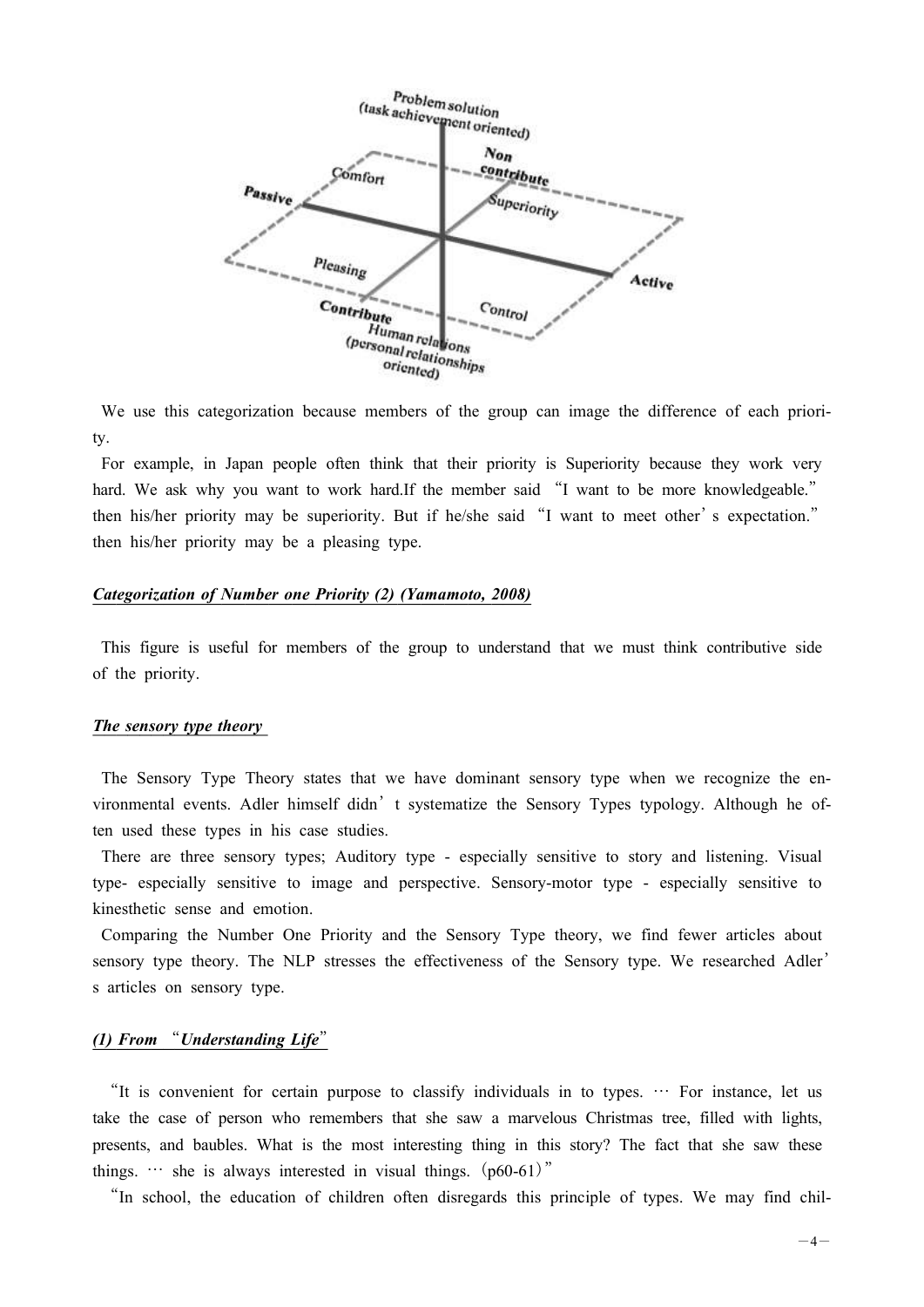dren interested in visual things who will not listen to the teacher because they always want to be looking at same thing.  $(p61)$ "

#### *(2) From* "*Understanding Human Nature*"

"Of all the tools with which a child attempts to conquer the world, the sense organs play the most important part in determining the essential relationships with the world in which child lives.  $(p38)$ "

"A child perceives only elements in her environment that fit into a behavior pattern. … The perceptions of children whose visual sense is especially well developed have a predominantly visual character. (p40)"

# *(3) From* "*What Life Could Mean to You*"

"If a teacher is to attract the interest of a child, he must discover what the child's interests have previously been and convince her that she can make success of these interests and of others. … From the first, therefore, we should find out how the child looks at the world and which sense organ has been used most and trained to the highest degree. Some children are most interested in seeing, some in listening, some in moving. (p139)"

"If in a child's first memories we see an interest in visual things, … he will be more suited to an occupation in which he can use his eyes. A child might mention impressions of someone talking to him, of the sound of the wind or of a bell ringing  $\cdots$  he is an acoustic type and we can guess that he might be suited for some profession connected with music. In other recollections we can see impressions of movement. These are individuals who need more activity. (p204)"

#### *(4) From* "*The Education of Children*"

"What we have said about subjects of interest applies also to the sense organs of children. We must find out which sense organ is the most used and what type of sensations fascinate the child most. There are many children who are better trained in seeing and looking, others in listening, still others in moving, etc. (p185)"

#### *Summarization of the characteristics of the sensory type*

From Adler's article and our clinical experiences, we have summarized the characteristics of the sensory type.

#### *Using typologies in the group*

We have studied that knowing sensory type is very effective method to understand how other people recognize themselves and the world itself, it is just like put one's feet into other people's shoes.

For example, Visual type person often uses visually perceivable information to understand others.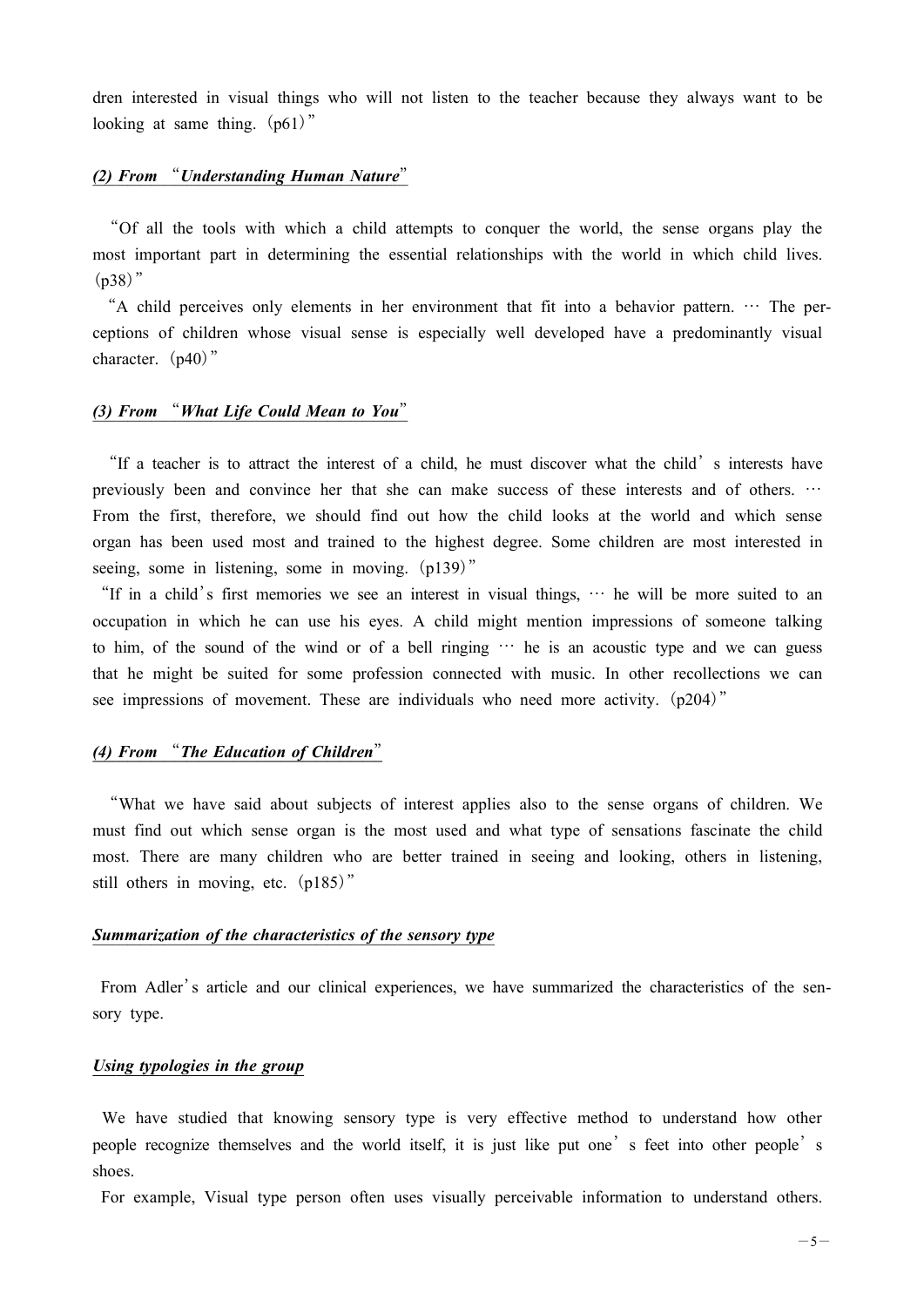| Auditory type                                                     | Visual type                               | Sensory-motor type                            |
|-------------------------------------------------------------------|-------------------------------------------|-----------------------------------------------|
| Sensitive to story and<br>listening                               | Sensitive to image and<br>perspective     | Sensitive to kinesthetic sense<br>and feeling |
| Audience                                                          | Observer                                  | Actor                                         |
| Grasps by sound and/or<br>words                                   | Grasps by form, a color and<br>an image   | Grasps with an atmosphere<br>and air          |
| Logical and rational<br>understanding and context<br>is important | Certain scene and pattern<br>is important | A feeling and a sense is<br>important         |
| Explains time progress and<br>flow                                | Explains placement                        | Explains the atmosphere                       |
| Tells it as a story                                               | Tells one scene                           | Tells a general atmosphere                    |
| Sensitive to the tone of the<br>voice                             | Cares much on facial<br>expression        | Sensitive to physical sense                   |

Here is an example; visual type person thinks it' s OK if other people are smiling even in a fact they are actually tired. It could use as a trigger to increase his/her ability to fully perceive the reality by using all of the other senses. So we devised to implement sensory type with the Number One Priority at group workshop to be able to examine from a distanced point of view what's others priority in his/her position.

#### *Disadvantages*

There are some disadvantages of these typologies.

- (1) Members often forget the uniqueness of each individual's life style. And they tend to generalize the individual life style excessively.
- (2) Members often emphasize too much value on each type. For instance, Superiority type is better than Pleasing type, others believe that Auditory type is more mature than Visual type.
- (3) Members often believe that each type uses an individual rather than an individual uses each type. This leads to the wrong statement such as "I am a comfort type that's why I don't want to work hard." or "You are a control type that is why you always command me to what to do."
- (4) Members often want to belong to the type too much.
- (5) Members often forget the useful side of their life style, etc.

We think that these disadvantages increase Aggressiveness.

# *Is there any method that enables to understand the uniqueness of each member*'*s life style by these typologies?*

As we explained on the previous, if we put too much emphasize on selecting and dividing each types, we tend to lose our principal and the most important purpose of this classification which is; "to better understand each unique individual".

What do we need to do if we want the members of the group to discover that even the same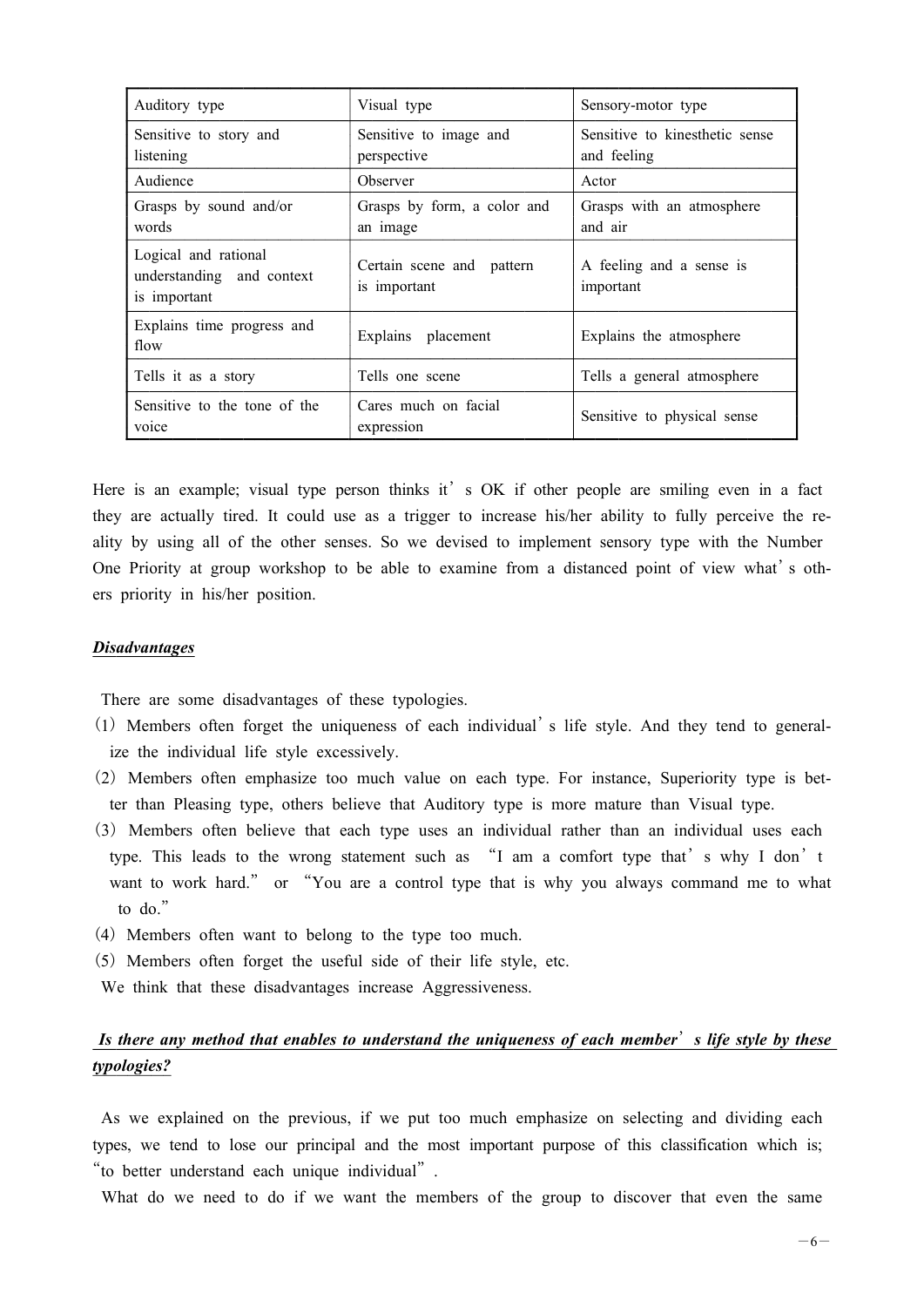# The Flow of the Workshop



type of the members are very different in many ways after each member of the group finds out his/her type? What we should do after each member of the group finds out his/her type? We think that we need the members of the group to discover that even the members belongs the same type are actually very different in many ways.

# *What we should do after each member of the group finds out his/her type?*

We find it is very effective to listen and get to know the members' episode to understand their life style, referring to the others' type. Also, if the members find out his/her and other members' personal strength and contribution from their episode, the members can understand his/her and other members' life style in more positive and contributive way.

If the group member puts the most suitable "nickname" to oneself and/or to other members, it will help them to understand his/her or other members' life style in more positive and contributive way. These steps will increase Tenderness.

- The Flow of the Workshop (1)
- (1) To learn The Number One Priority and Sensory Type.
- (2) To find each member's type.
- (3) To discuss with same type members how they think, feel and act in the certain situation.
- (4) To discuss with different type members.
- (5) To search each individual's strength of each type in their episode.
- (6) To find the most suitable terms or sentence in order to describe each member's life style.

#### *Case study #1*

Lately, I was assigned to write the essay and the short report at school. It was very troublesome for me. Because I had to write 800 words for the essay and that I needed at least 1300 words for the short report. I eventually finished writing the essay and the report and counted the words by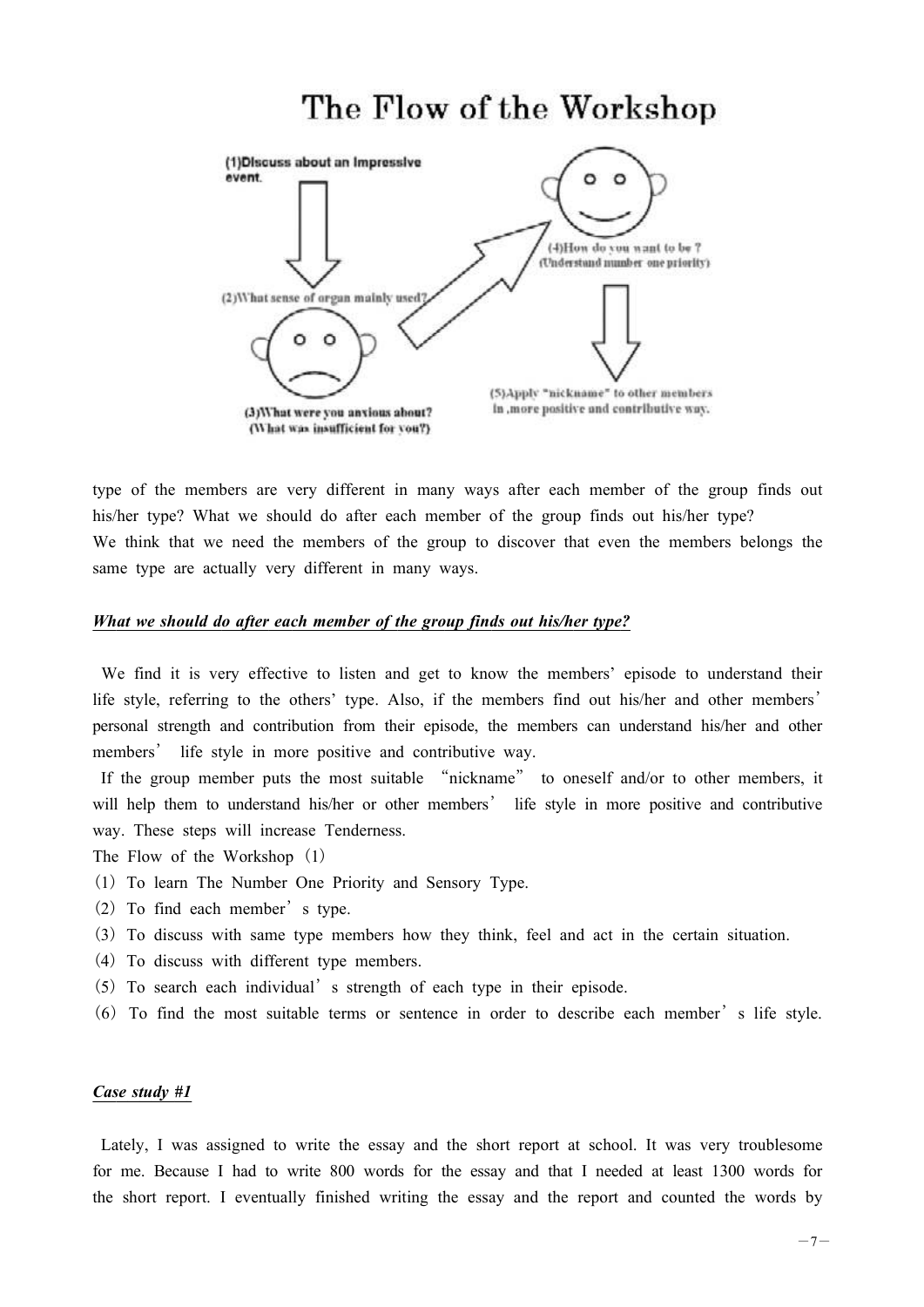using Micro Soft's WORD software.

What I did for the report and short essay was that I wrote down as much words as it came out from my mind onto each cards and I shuffled them and put them together to try to make a whole sentence.

Priority: Comfort type. Sensory type: Visual type. Nickname: Koala.

By giving a nick name on him, we recognize that he is a person who strives to achieve his goal with minimum power. Also, he is a person who makes other people happy and comfortable. He is a kind of person who will see things visually at first and then he tries to composite in order to perceive the matters around him. In this way, the goal for being comfortable is described more clearly and uniquely.

#### *Case study #2*

I bought some cookies as a souvenir for my colleagues at workplace. I went to Hokkaido for a trip. I bought some cookies from Hokkaido as a souvenir and handed it my colleagues. They thanked me so politely and it gave me a warm feeling.

At the same time, I also felt that maybe I made them feel an unnecessarily care due to the fact that I gave them a souvenirs. I felt sorry about that.

Priority: Superiority type. Sensory type: Sensory-motor type. Nickname: Snow crystals.

In this case, we can classify this person as Comfort Type or Superiority Type, without a nick name, we would be just concluding by only discussing what type she would be. However, with a nick name enables the member of the group to find his or her unique goals and senses. She, together with other's help, decided to nickname herself as a"Snow Flake"That she always wanted to be a person to make other people happy, heartfelt and comfortable. Just as a snow flake transforms its shapes and anyone who sees would feel such happiness. She is happy if someone else is happy, but still, she wishes to remain as a humble person and just wants to be as "Unsung Hero" and not being too showy. So the "Snow Flake" is a perfect metaphor to describe her characteristics.

#### *Conclusion*

When we describe one's life style to distinguish by nickname, it would be more acceptable and without any resistance. It can be very pleasant and amusing to get to know the life style of others. This method is very effective to categorize into segments in order to understand other group members.